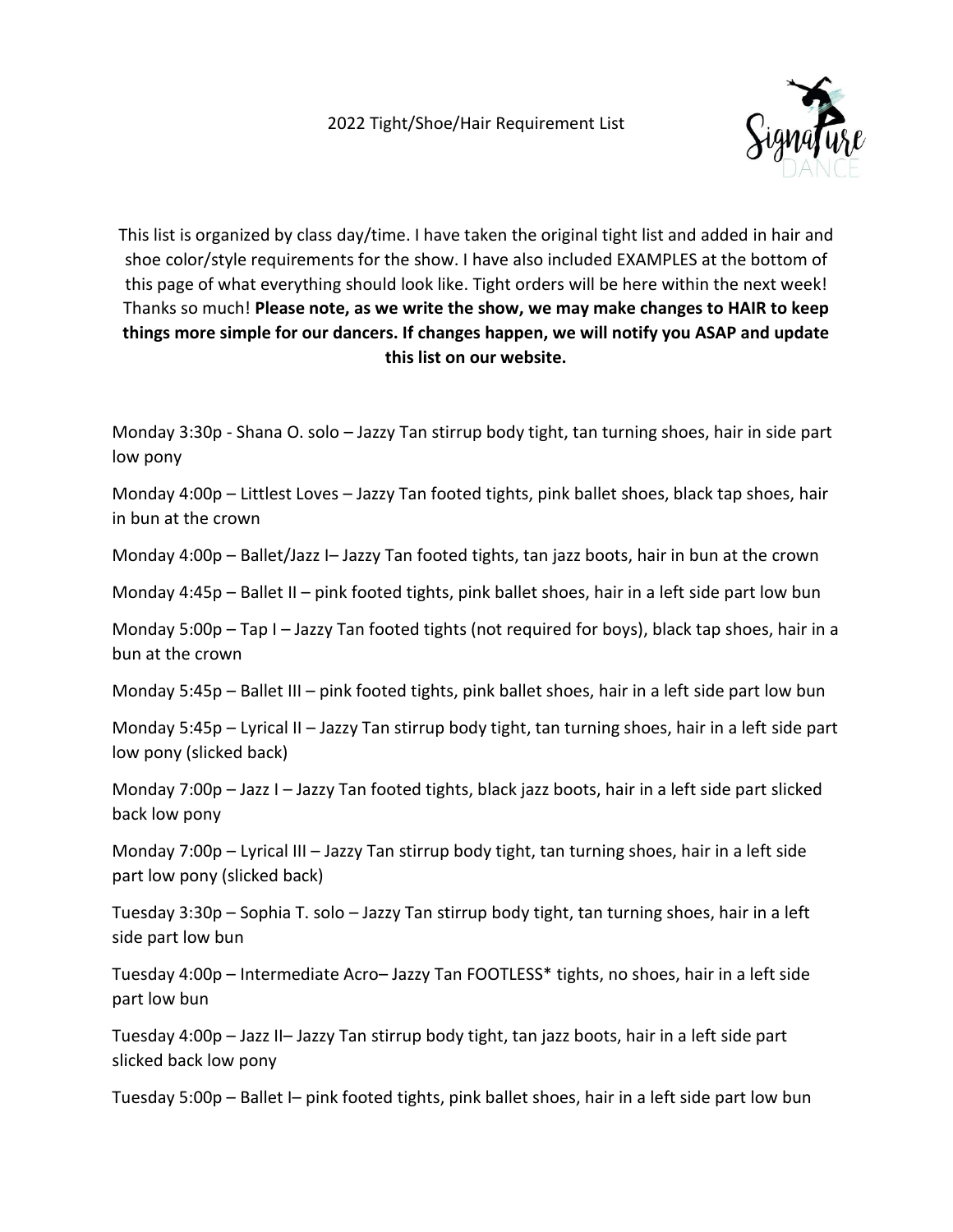Tuesday 5:00p – Tap III – not required (or keep on Jazzy Tan stirrup body tight), black tap shoes, hair in a left side part slicked back low pony

Tuesday 6:00p – Mini Lyrical – Jazzy Tan footed or stirrup/convertible tight, tan jazz boots, hair in a left side part low bun

Tuesday 6:oop – Adv. Acro – Jazzy Tan FOOTLESS\* tights, no shoes, hair in a left side part low bun

Tuesday 7:00p – Ballet II (2) – pink footed tights, pink ballet shoes, hair in left side part slicked back low bun

Tuesday 7:30p – Andie F. solo – Jazzy Tan stirrup body tight, tan turning shoes, hair in a left side part low pony or bun

Wednesday 3:00p – Macey E. Solo – Jazzy Tan stirrup body tight, tan turning shoes, hair in a left side part low pony

Wednesday 3:30p – Ava F. Solo – Jazzy Tan footed tights, tan jazz boots, hair in a left side part low pony

Wednesday 4:00p – Starlette I – Jazzy Tan footed tights, pink ballet shoes, black tap shoes, hair in a bun at the crown

Wednesday 5:00p – Starlette II – Black footed tights, black ballet shoes, black tap shoes, hair in a bun at the crown

Wednesday 6:00p – Ballet/Jazz II – Jazzy tan footed tights (or convertible), tan jazz boots, hair in a left part low pony slicked back

Wednesday 7:00p – Tap II – Jazzy Tan footed tights, black tap shoes, hair in left part low slicked back pony

Wednesday 7:30p – Hip Hop III – none required, black converse style low top sneakers (white bottoms), hair in a left part low slicked back pony

Wednesday 8:30p – Jazz IIII – Jazzy Tan stirrup body tight, tan turning shoes, left side part low slicked back pony

Thursday 4:00p – Brier H. Solo – Jazzy tan stirrup body tight, tan turning shoes, left side part low slicked back pony

Thursday 4:30p – Hip Hop I – Jazzy tan footed tights, black converse style low top sneakers (white bottoms), hair in left side part low slicked back pony

Thursday 5:30p – Hip Hop II – Jazzy Tan footed tights, black converse style low top sneakers (white bottoms), hair in left side part low slicked back pony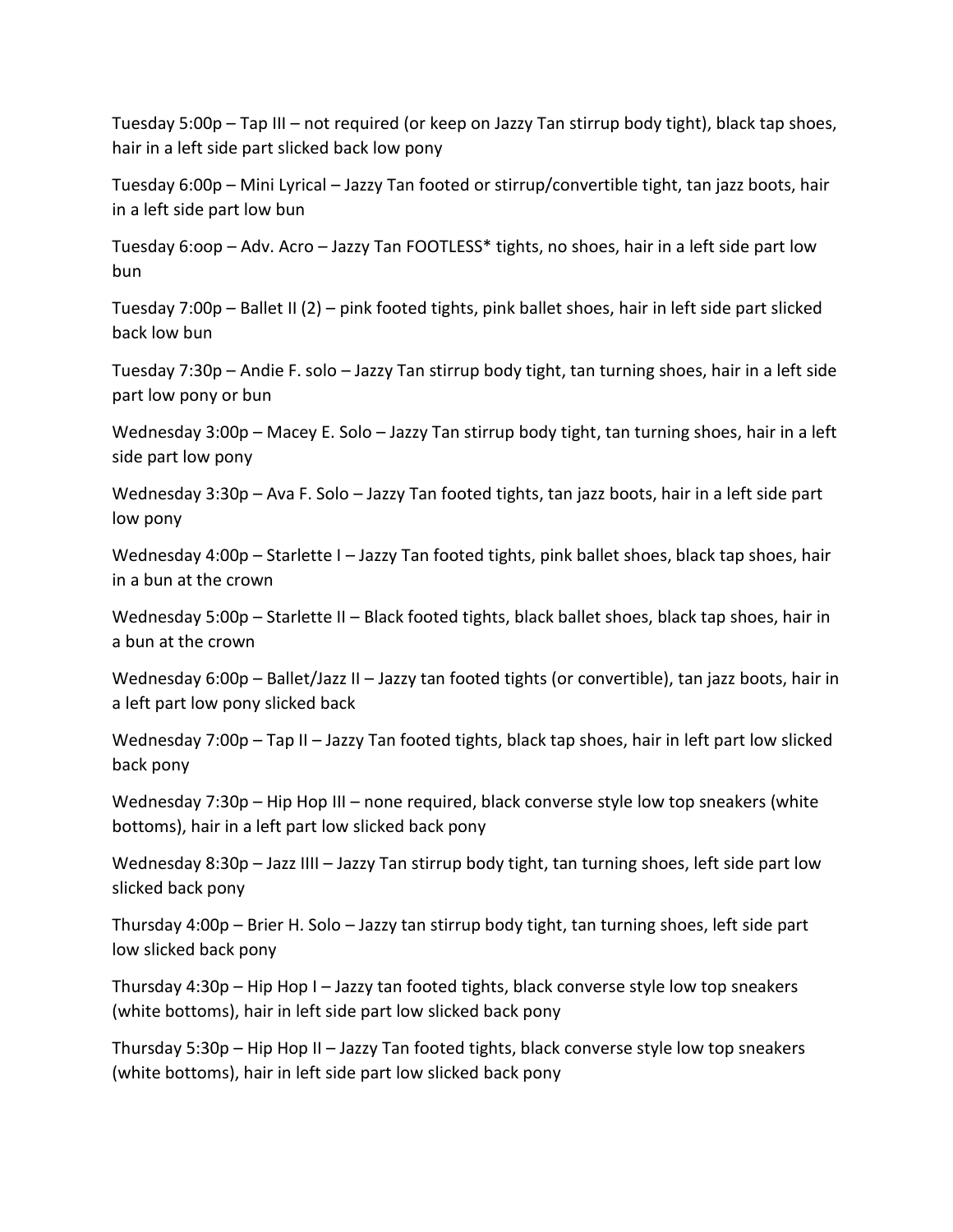Thursday 6:30p – Mini Lyrical - Jazzy Tan footed or stirrup/convertible tight, tan jazz boots, hair in left side part low slicked back bun

Thursday 7:30p – Hip Hop IIII – none required, black converse low top sneakers (white bottoms), hair in left side part slicked back low pony

Thursday 8:30p – Brooklan S. Solo – Jazzy tan stirrup body tight, black tap shoes, hair in left side part low slicked back pony

Friday 6:00p – Beg Hip Hop – Jazzy tan footed tights, black converse style low top sneakers (white bottom), hair in bun at the crown

Saturday 9:00a – Preschool I – Jazzy tan footed tights, pink ballet shoes, black tap shoes, hair in a bun at the crown

Saturday 10:00a – Preschool II – Jazzy tan footed tights, pink ballet shoes, black tap shoes, hair in a bun at the crown

Saturday 11:00a – Kinder I – Black footed tights, black ballet shoes, black tap shoes, hair in a bun at the crown

Saturday 12:00p – Ballet/Jazz I and Tap I – Jazzy Tan footed tights, black tap shoes, black jazz boots, hair in bun at crown.

If you have any questions, please reach out to your dancers' instructor! Thank you!

EXAMPLES:

Black converse style sneakers:



Black/tan jazz boots: